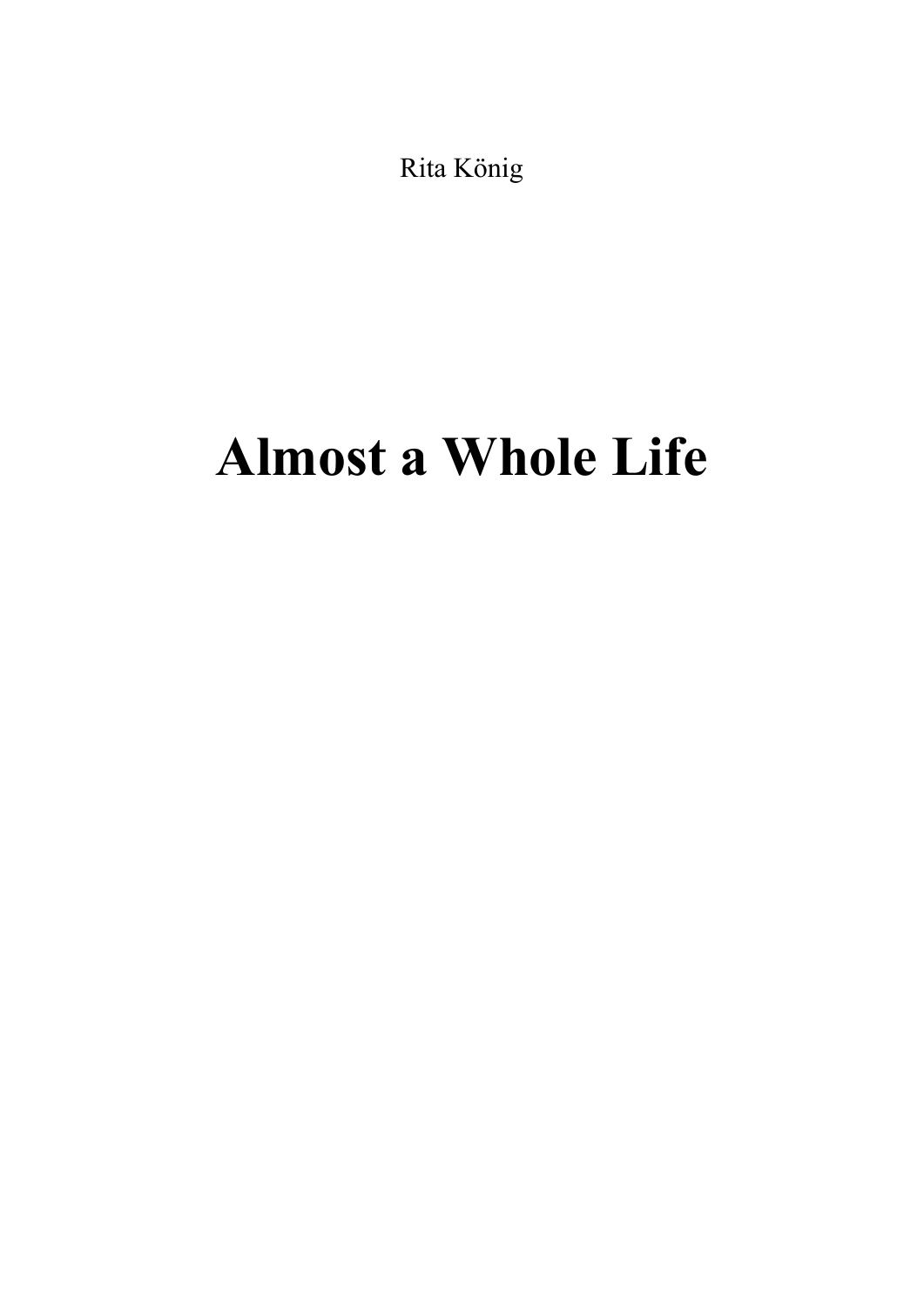## Chapter 9: The Concert

The first thing to capture Paul's attention was a very attractive blonde violinist. She was sitting precisely in his line of vision. Paul caught himself gazing at the young woman's subtly drawn face when Birgit sighed gently. During the break, he got himself a beer and a glass of wine for Birgit. She was talking to a woman he recognized but didn't know, and he stood beside them silently.

For the last piece, a woman sat down at the cello and a young man positioned himself next to her with a violin. As soon as he began to play, he swayed along with his instrument as though wooing the woman. Paul felt transported into a film. It wasn't two musicians playing out there, the piano and above all the whole orchestra behind them; it was him and Birgit. He didn't know why – he couldn't even play the recorder, let alone such a complicated instrument with several strings – but he couldn't stop the film from running. Every note, every motion added another metre to the material. Birgit (or was it the woman on the cello?) was the one setting the tone, even though the high, bright sounds of the violin ought to have dominated. But no, it was the cello leading here, sounding like a challenge, and Paul (or the violinist?) didn't hesitate to accept it, stroking the bow as though his life depended on it. When the middle section began and the orchestra's string section played a quiet melody, Paul sank down exhausted in his seat. His thighs trembled. He looked only briefly at Birgit, whose eyes were closed, her face beset by a peace he could not find for himself and feared he might never find again. He was sweating but he didn't dare to shift in his seat, for fear it might squeal or creak. He was trying to stretch his legs a little underneath the seat in front when the playing began anew. He vaguely remembered his music lessons; there were always three movements and the third one brings out the bells and whistles again – but that didn't happen on this stage. Once again, it was a kind of Spartacist comparison of strengths. The pianist seemed like a child trying to play along, repeating the theme, yes, that was what it was called, he remembered now, but what was going on down there concerned only him, him and Birgit,